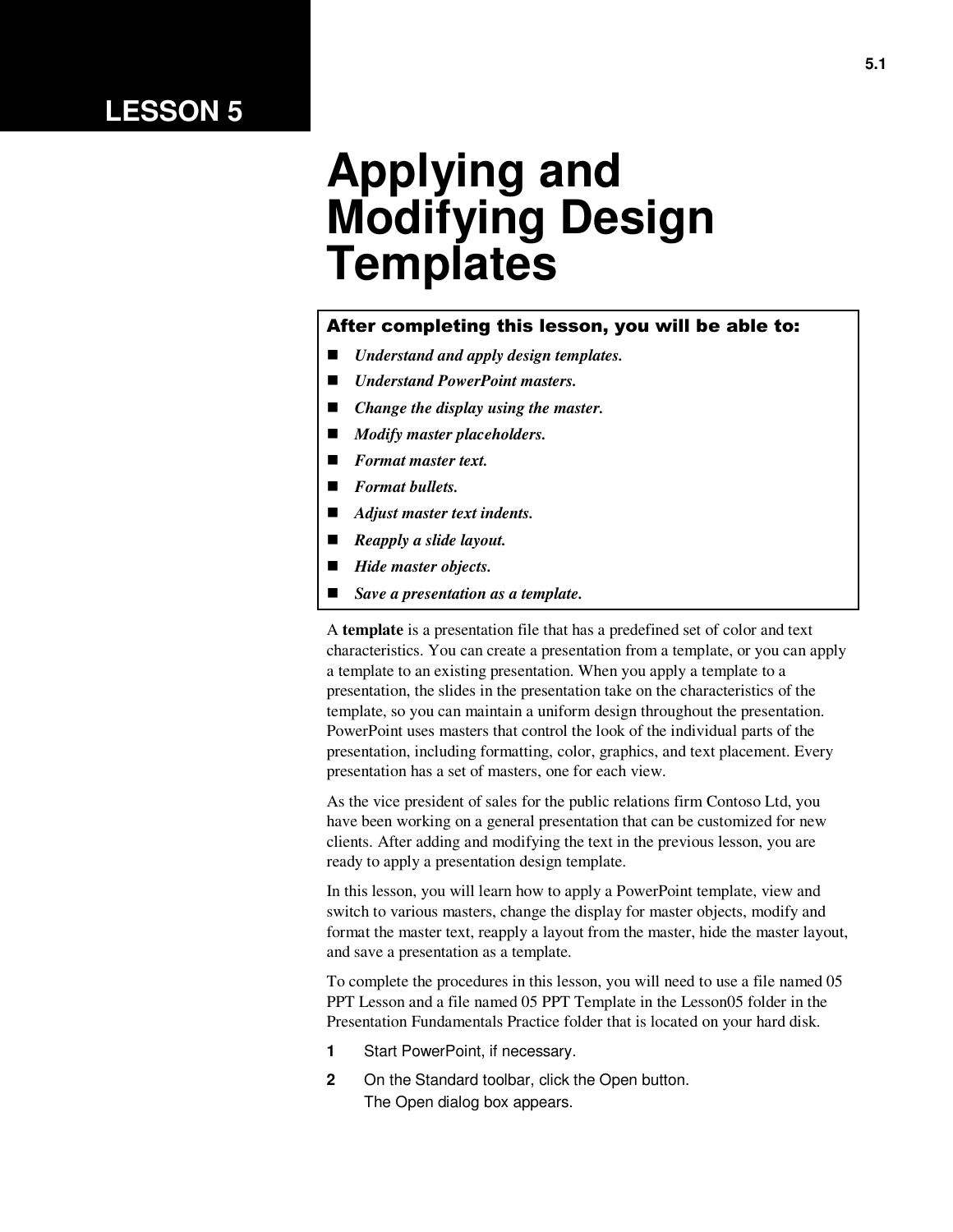- **3** Navigate to the Lesson05 folder in the Presentation Fundamentals Practice folder, and then open the 05 PPT Lesson file.
- **4** On the File menu, click Save As, type **Contoso Company Pres 05** in the File name box, and then click Save.

#### Understanding and Applying Design **Templates**

PowerPoint comes with a wide variety of professionally designed templates that can help you achieve the look you want. When you apply a template to a presentation, PowerPoint copies the information from each master in the template to the corresponding masters in the presentation. All slides in a presentation will then acquire the look of the template.

You can use one of the many templates that come with PowerPoint, or you can create your own from existing presentations. Moreover, you can apply different templates throughout the development process until you find the look you like best. To apply a template to an existing presentation, you open the presentation and then use the Slide Design task pane to locate and select the template you want.

In this exercise, you apply a template to an existing presentation.

- **1** On the Formatting toolbar, click Slide Design. The Slide Design task pane opens.
- **2** At the bottom of the Slide Design task pane, click Browse. The Apply Design Template dialog box appears.
- **3** Navigate to the Presentation Fundamentals Practice folder, and then double-click the Lesson05 folder.
- **4** In the list of file and folder names, click 05 PPT Template.

| <b>Apply Design Template</b>            |                                                                                                                                                         |                        |  |  |  |  |  |  |  |  |  |
|-----------------------------------------|---------------------------------------------------------------------------------------------------------------------------------------------------------|------------------------|--|--|--|--|--|--|--|--|--|
| Look in:                                | ▼ ⇔ • €   ◎ ✕ ජ ⊞ • Tools •<br>Lesson05                                                                                                                 |                        |  |  |  |  |  |  |  |  |  |
| History<br>My Documents<br>Desktop<br>⋇ | Name $\triangle$<br><sup>3</sup> 05 PPT Lesson<br>2105 PPT Marx<br>05 PPT Marx Template<br>CONTOSO<br>05 PPT Template<br>LTD<br>Contoso Company Pres 05 |                        |  |  |  |  |  |  |  |  |  |
| Favorites                               |                                                                                                                                                         |                        |  |  |  |  |  |  |  |  |  |
| My Network<br>Places                    | $\left\langle \right\rangle$<br>$\mathbb{H} \mathbb{H}$<br>File name:<br>Files of type:<br>All PowerPoint Files                                         | <b>Apply</b><br>Cancel |  |  |  |  |  |  |  |  |  |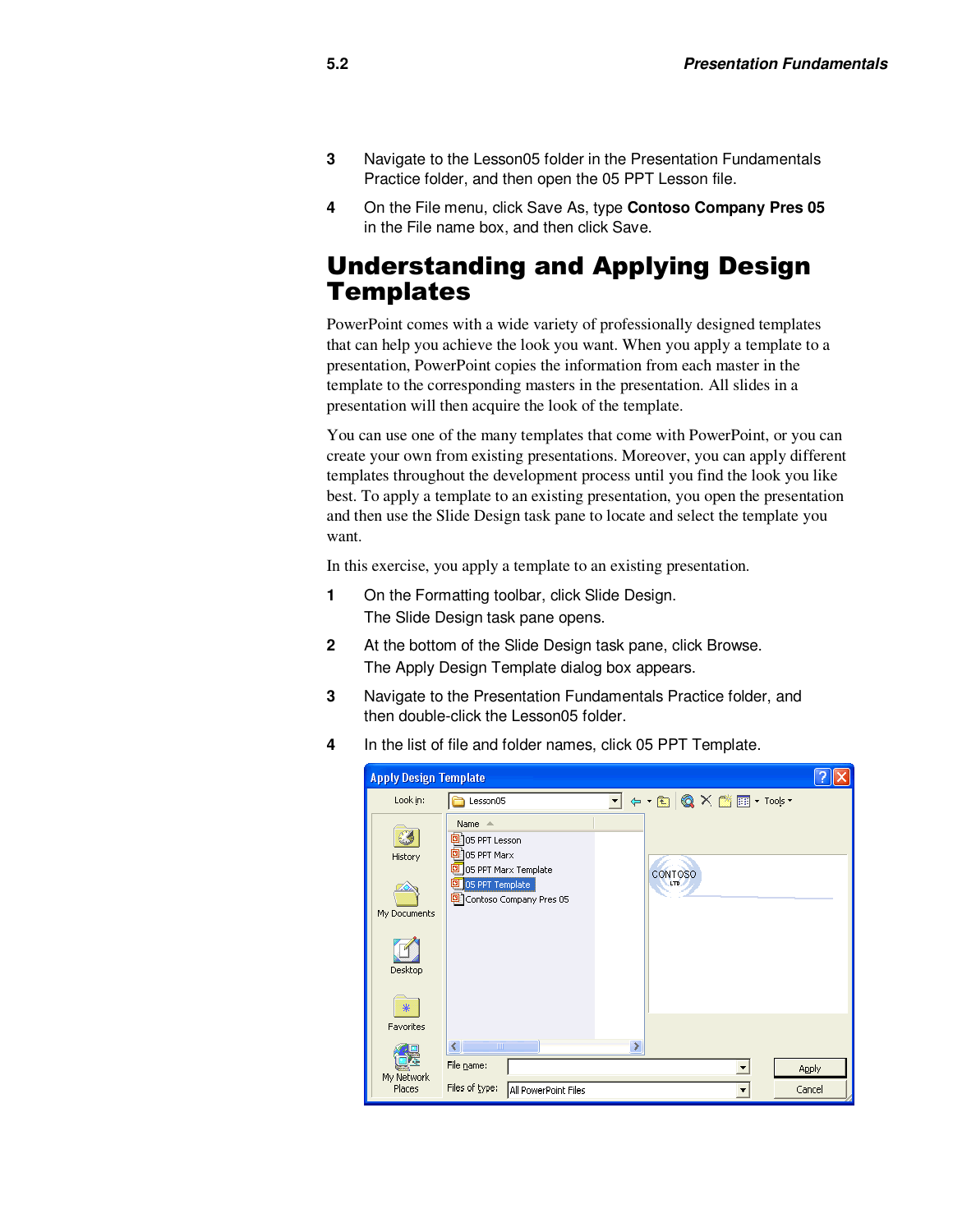**5** Click Apply.

PowerPoint applies, or copies, the information from the template file 05 PPT Template to the masters in the presentation. The text style and format, slide colors, and background objects change to match the template. Your content remains the same.

Your presentation window should look like the following illustration:



**6** In the Slide Design task pane, click the Close button to close the task pane.

### Understanding PowerPoint Masters

PowerPoint comes with two special slides called **masters**—Slide Master and Title Master. The Slide Master and Title Master for a template are called a slide-title master pair. You can create more than one Slide Master or Title Master within a presentation. This is useful for creating separate sections within the same presentation. To create multiple masters in a presentation, you can insert a new Slide Master and Title Master in a presentation or apply more than one template to your presentation.

The **Slide Master** controls the properties of every slide in the presentation. All of the characteristics of the Slide Master (background color, text color, font, and font size) appear on every slide in the presentation. When you make a change on the Slide Master, the change affects every slide. For example, if you want to include your company logo, other artwork, or the date on every slide, you can place it on the Slide Master. The Slide Master contains master placeholders for title text, paragraph text, date and time, footer information, and slide numbers. The master title and text placeholders control the text format for every slide in a presentation. If you want to make a change throughout your presentation, you need to change each slide master or pair of masters. For

Once you apply a different template, you can continue to make changes to the Slide Master.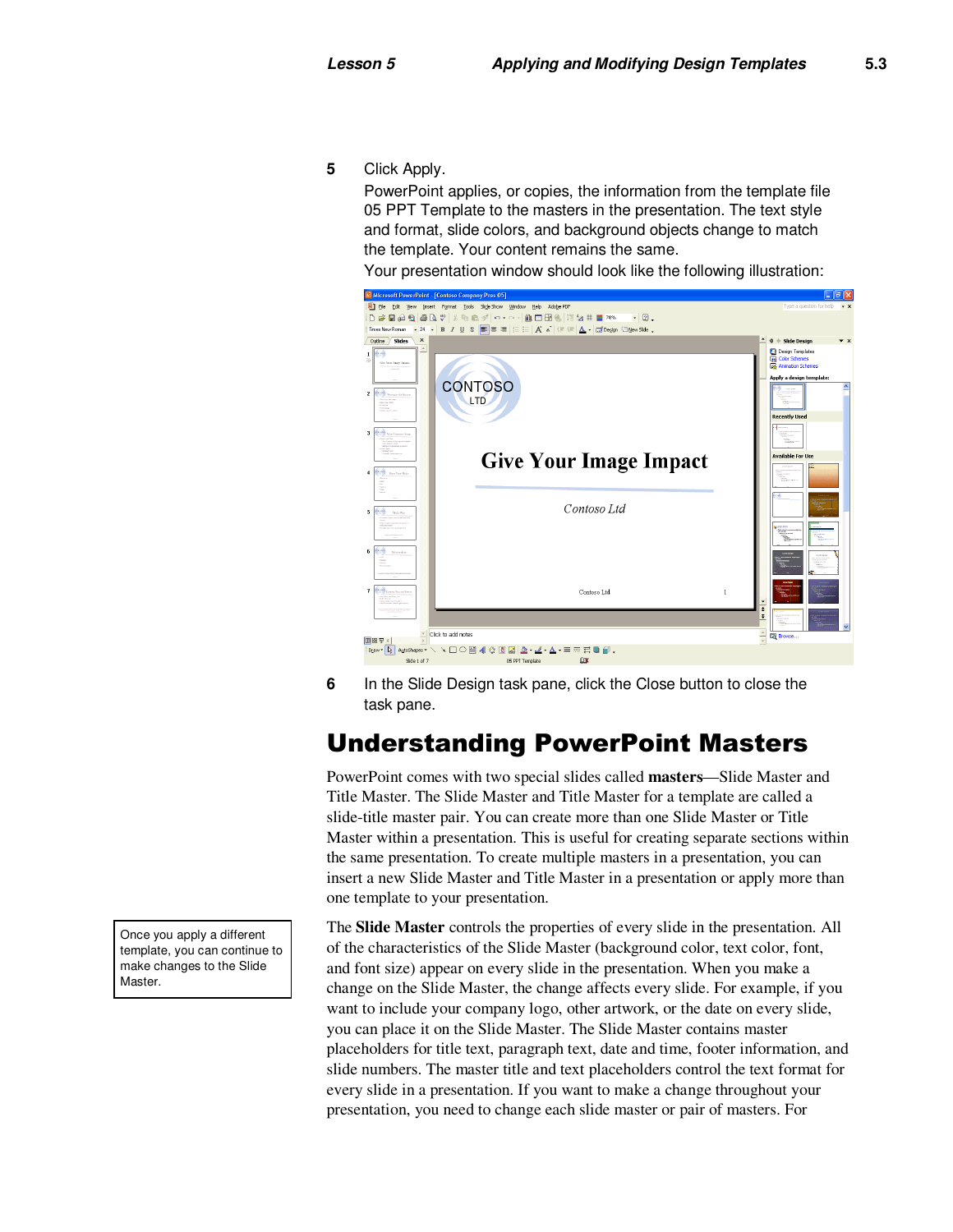example, when you change the master title text format to italic, the title on each slide changes to italic to follow the master. If, for a particular slide, you want to override the default settings on the Slide Master, you can use commands on the Format menu. For example, if you want to omit background graphics on a slide, you can use that option in the Background dialog box for the selected slide.

The title slide has its own master, called the **Title Master***.* Changes you make to the Title Master affect only the title slide of the presentation. Like the Slide Master, the Title Master contains placeholders. The main difference between the Slide Master and the Title Master is the Title Master's use of a master subtitle style instead of the master text style.

The Slide Master and Title Master appear together in Slide Master view. You can select either master as a slide miniature in Slide Master view to make changes to it. When you view a master, the Slide Master View toolbar appears. This toolbar contains the Close Master View button, which returns you to the view you were in before you opened the Master. The Slide Master View toolbar also contains several buttons to insert, delete, rename, duplicate, and preserve masters. When you preserve a master, you protect it from being deleted.

In this exercise, you view the Slide Master and the Title Master, switch between them, preserve the original masters, insert a second slide master and title master, and then switch to Handout Master and Notes Master.

**1** On the View menu, point to Master, and then click Slide Master. The Title Master appears along with the Slide Master View toolbar. Slide miniatures of the Title Master and Slide Master appear in the Slides pane on the left side of the presentation window. Your screen should look similar to the following illustration:

| <b>El Microsoft PowerPoint - [Contoso Company Pres 05]</b>                                                                                                                                                                                             |                                   |
|--------------------------------------------------------------------------------------------------------------------------------------------------------------------------------------------------------------------------------------------------------|-----------------------------------|
| Edit View Insert Format Tools Slide Show Window Help Adobe PDF<br>⊡ i Fle                                                                                                                                                                              | Type a question for help<br>$- x$ |
|                                                                                                                                                                                                                                                        |                                   |
| Times New Roman • 24 • B <i>I</i> U S B B E   E E   A A   使 使   A •   E   Degign in New Side Master                                                                                                                                                    |                                   |
| colonobo Click to edit Materitile<br>-1<br>stote<br>Click tools Monet test and<br><b>Slide Master View</b><br>CONTOSO<br>術名反扇豆 Sose Master View<br>LTD<br>$\overline{\mathbf{c}}$<br>Click to edit Matter title style<br>Click tools Motor which early |                                   |
| Click to edit Master title style<br>Title Area for AutoLavouts<br>Click to edit Master subtitle style                                                                                                                                                  |                                   |
| Subtitle Area for AutoLavouts<br><date time=""><br/><footer><br/>Date Area<br/>Number Area<br/>Footer Area</footer></date>                                                                                                                             | <#⊳<br>$\frac{1}{4}$              |
| 旧器室                                                                                                                                                                                                                                                    |                                   |
| AdoShapes ヽヽ□○图400回因2.4.A. = = = = □<br>Draw $\bullet$ 2<br>BX<br><b>Title Master</b><br>05 PPT Template                                                                                                                                               |                                   |

PowerPoint comes with a Handout Master and a Notes Master, where you can add information and data.

The Title Master displays because you issued the Slide Master command with a title slide selected in Normal view. PowerPoint displays the Title Master or Slide Master according to what kind of slide is selected in Normal view.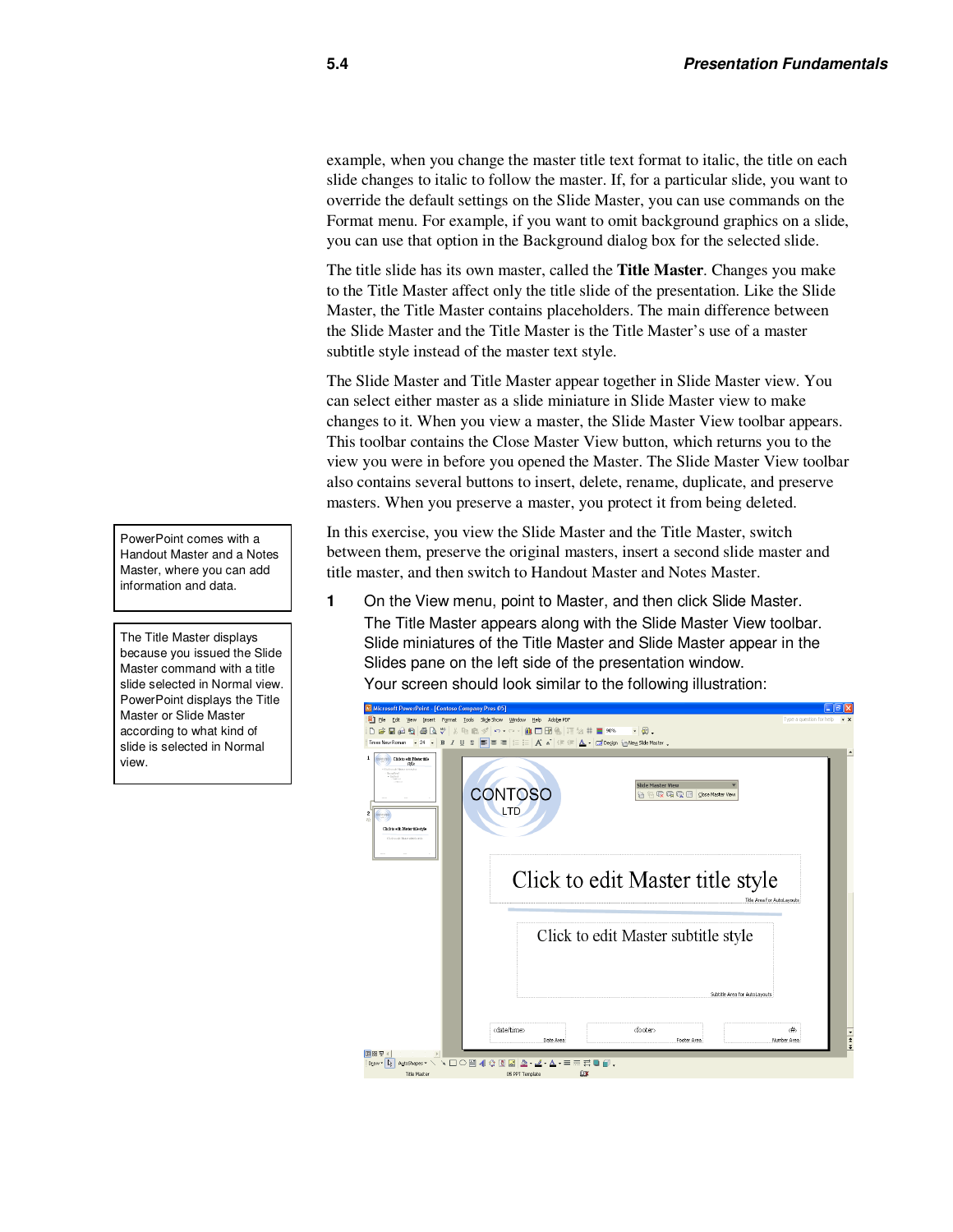**2** In the Slides pane at the left side of the presentation window, click Slide 1.

The Slide Master slide appears, as shown in the following illustration:



# tip

You can allow or prevent multiple masters in a presentation. On the Tools menu, click Options, click the Edit tab. Under Disable New Features, clear the Multiple masters check box to allow multiple design templates to be applied, or select the Multiple masters check box to restrict design templates to one per presentation.

- **3** On the Slide Master View toolbar, click the Preserve Master button. A gray thumbtack appears next to both slide masters in the Slides pane, protecting them from being deleted or changed by PowerPoint.
- **4** On the Slide Master View toolbar, click the Insert New Slide Master button.

Slide 3 appears below Slide 2 with a blank slide design.

**5** On the Slide Master View toolbar, click the Insert New Title Master button.

Slide 4 appears below Slide 3 with a blank title slide design and the slide-title master pair is connected together.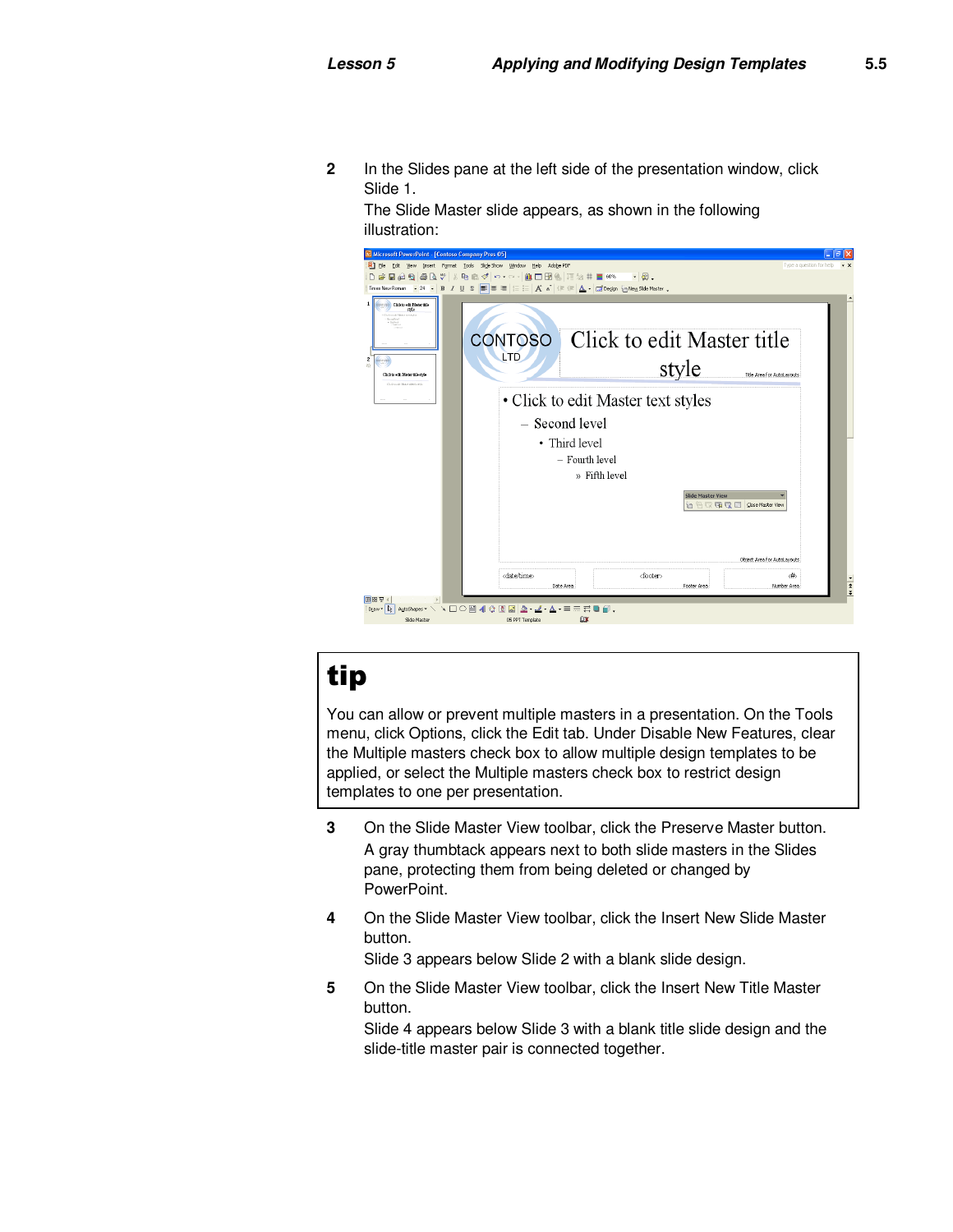- **6** On the Slide Master View toolbar, click the Preserve Master button. An alert message appears, asking if you want to delete these masters since they are currently not used on any slides.
- **7** Click No.

The gray thumbtack next to both new slide masters disappears, and the masters are no longer protected from being deleted or changed.

- **8** On the Formatting toolbar, click the Design button to open the Slide Design task pane.
- **9** In the Slide Design task pane, under Apply a design template, scroll down to the Clouds design, and then click the design template. The new slide masters appear with the Clouds design.



# troubleshooting

If the Clouds design is not available, insert the Microsoft Office XP CD-ROM into the drive, scroll to the bottom of the design templates in the Slide Design task pane, and then click Additional Design Templates or click Browse at the bottom of the Slide Design task pane, navigate to the Applying folder, and then double-click the Clouds template file.

- **10** In the Slide Design task pane, click the Close button to close the task pane.
- **11** On the View menu, point to Master, and then click Handout Master. The Handout Master and Handout Master View toolbar appear.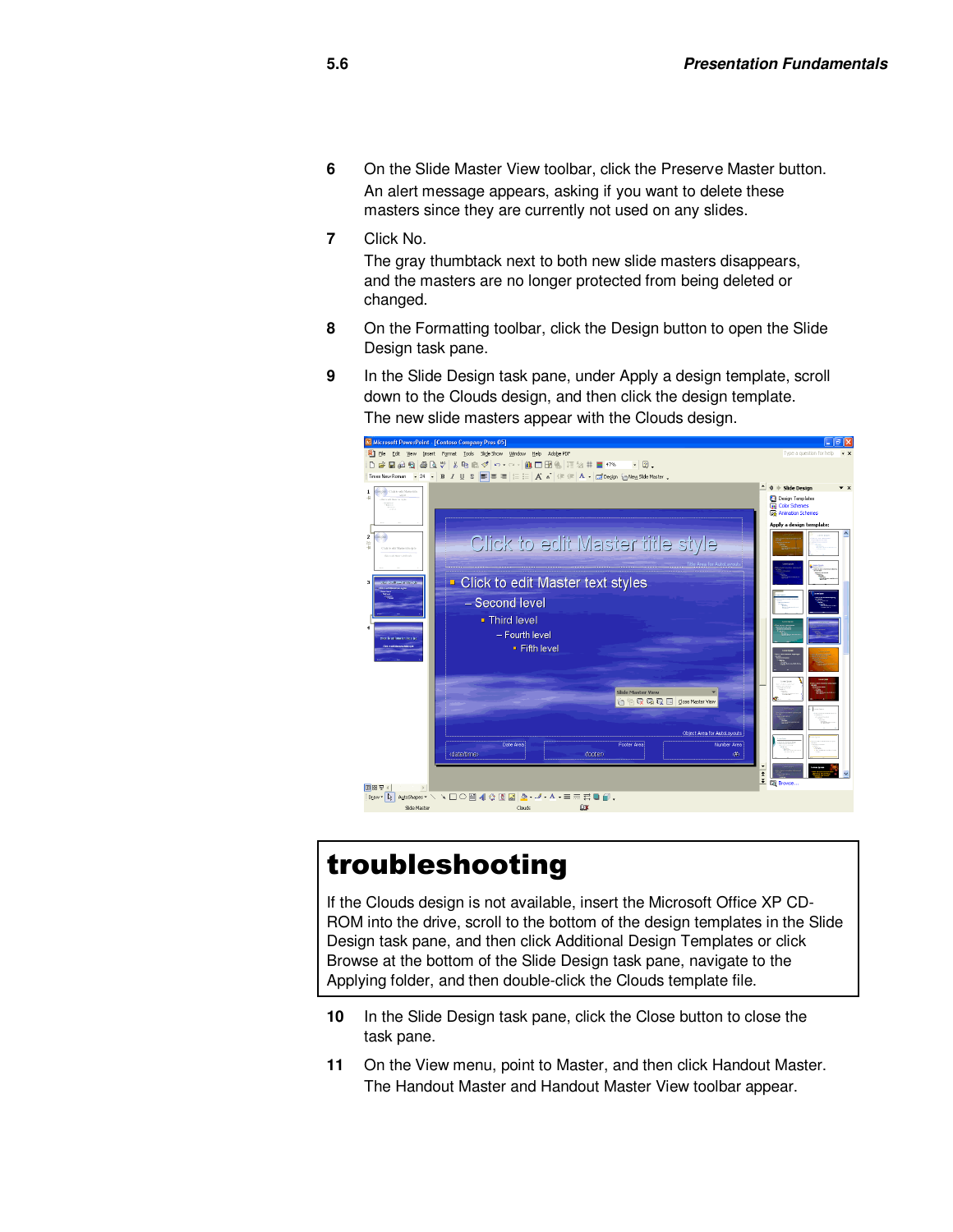Using the Handout Master toolbar, you can show the positioning of two, three, four, six, or nine slides per page.

You can also exit a master view and switch back to Normal view by clicking the Normal View button.

**12** On the Handout Master View toolbar, click the Show positioning of 3-per-page handouts button.

The master changes to show three handouts per page.

- **13** On the View menu, point to Master, and then click Notes Master. The Notes Master appears, along with the Notes Master View toolbar, showing the slide and speaker note text positioning for the notes pages.
- **14** On the Notes Master View toolbar, click Close Master View. PowerPoint returns you to the first slide in the presentation in Normal view.
- **15** In the Slide pane, drag the scroll box to slide 7.
- **16** On the Formatting toolbar, click the Design button to display the Slide Design task pane.
- **17** In the Slide Design task pane, under Used in This Presentation, point to the Clouds design scheme, click the down arrow on the scheme, and then click Apply to Selected Slides. PowerPoint applies the Clouds design to slide 7 only.
- **18** In the Slide Design task pane, click the Close button to close the task pane.

#### Changing the Display Using the Master

Each master contains placeholders where you can add background objects, such as text and graphics that will appear on every page. Examples of objects you may want to include are your company name, logo, or product name.

In this exercise, you remove the footer from the title slide.

**1** On the View menu, click Header and Footer. The Header and Footer dialog box appears, as shown in the illustration on the following page.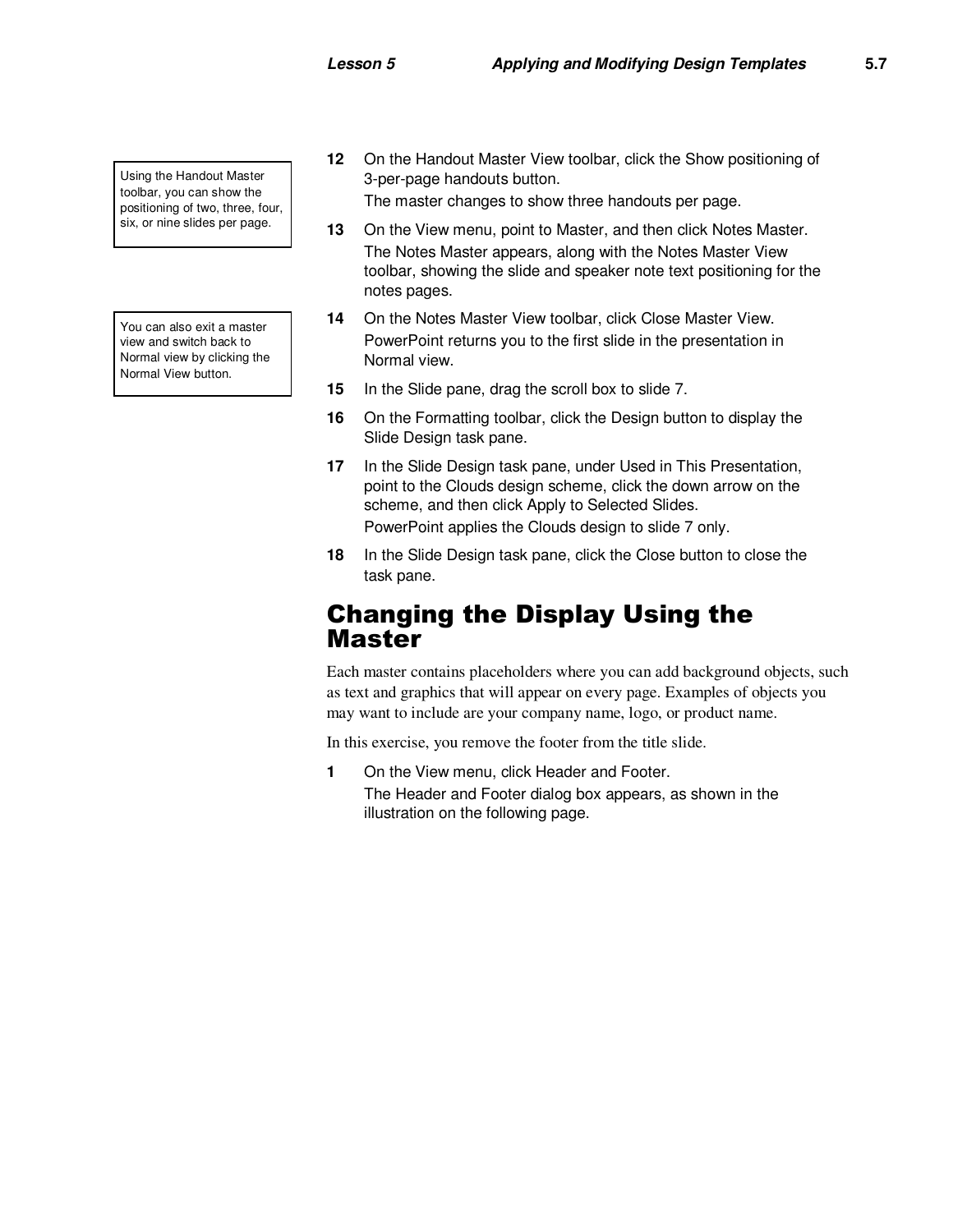**2** Select the Don't show on title slide check box.

|       | <b>Header and Footer</b>                                 |              |
|-------|----------------------------------------------------------|--------------|
| Slide | Notes and Handouts                                       |              |
|       | Include on slide<br>$\Box$ Date and time                 | Apply to All |
|       | $\bigcirc$ Update automatically                          | <b>Apply</b> |
|       | 5/11/2003                                                | Cancel       |
|       | Calendar type:<br>Language:<br>Western<br>English (U.S.) |              |
|       | $\odot$ Fixed                                            | Preview      |
|       | $\overline{\triangledown}$ Slide number                  |              |
|       | $\overline{\triangledown}$ Footer                        |              |
|       | Contoso Ltd                                              |              |
|       | $\nabla$ Don't show on title slide                       |              |

**3** Click Apply to All.

The slide footer information disappears from the title slide.

|                                                                                                                                                                                                                                                                                                                                                                                                                                                                                                                                                                                                                                                                                                                                                                                                                                                                                                                                                                                                                                                                                                                                                                                                            |            | Б                    |
|------------------------------------------------------------------------------------------------------------------------------------------------------------------------------------------------------------------------------------------------------------------------------------------------------------------------------------------------------------------------------------------------------------------------------------------------------------------------------------------------------------------------------------------------------------------------------------------------------------------------------------------------------------------------------------------------------------------------------------------------------------------------------------------------------------------------------------------------------------------------------------------------------------------------------------------------------------------------------------------------------------------------------------------------------------------------------------------------------------------------------------------------------------------------------------------------------------|------------|----------------------|
| [9] Elle Edit View Insert Format Tools Slide Show Window Help Adobe PDF                                                                                                                                                                                                                                                                                                                                                                                                                                                                                                                                                                                                                                                                                                                                                                                                                                                                                                                                                                                                                                                                                                                                    | scroll box | $- x$                |
| Microsoft PowerPoint - [Contoso Company Pres 05]<br>D # B # B & \$ X & B \$ n - a -   A - B &   H ½ = ■ 53% - -   2.<br>$\pmb{\times}$<br>Slides<br>Outline<br>$\blacktriangle$<br>$1$ $\omega$<br>龄<br>Give Your Image Impact<br><b>CONTOSO</b><br>LTD<br>$\overline{2}$<br>convice<br><b>Downparties Pressure</b><br>· Your corpore imper<br>· New permoin<br>104/44/80<br>· Salation des<br><b>Consus recent review</b><br>3<br><b>Give Your Image Impact</b><br><b>Ofother</b><br>Yes: Corporate Bangs<br>of her cars and Win-<br>· Revelauroe wikinsing and strept<br>tany annexes Siness<br>chains for<br><b>Enfance</b> No.<br><b>Country</b><br>$\overline{4}$<br>control<br>Energy View Middle<br>Contoso Ltd<br>·Televising<br>$-2x + 1$<br><b>China</b><br><b>Chador</b><br><b>COMPA</b><br>shown.<br>5<br><b>OFOTAX</b><br>Make Phia<br>·Result Cross de verbannel<br>· Reliev Connor-manager all paperty of<br>mode stages.<br>· Recognition Are postering heard<br>Distances are lighter study of<br>6<br>convice<br>Ishtenlip<br>stood.<br>- chies would<br><b>STOL</b><br><b>CAMATING</b><br>Click to add notes<br><b>国器要</b><br>Draw + 2<br>4 8 2 2 3 4 A = = = 0 0<br>▼□○圖<br>AutoShapes |            |                      |
|                                                                                                                                                                                                                                                                                                                                                                                                                                                                                                                                                                                                                                                                                                                                                                                                                                                                                                                                                                                                                                                                                                                                                                                                            |            |                      |
|                                                                                                                                                                                                                                                                                                                                                                                                                                                                                                                                                                                                                                                                                                                                                                                                                                                                                                                                                                                                                                                                                                                                                                                                            |            |                      |
|                                                                                                                                                                                                                                                                                                                                                                                                                                                                                                                                                                                                                                                                                                                                                                                                                                                                                                                                                                                                                                                                                                                                                                                                            |            |                      |
|                                                                                                                                                                                                                                                                                                                                                                                                                                                                                                                                                                                                                                                                                                                                                                                                                                                                                                                                                                                                                                                                                                                                                                                                            |            |                      |
|                                                                                                                                                                                                                                                                                                                                                                                                                                                                                                                                                                                                                                                                                                                                                                                                                                                                                                                                                                                                                                                                                                                                                                                                            |            |                      |
|                                                                                                                                                                                                                                                                                                                                                                                                                                                                                                                                                                                                                                                                                                                                                                                                                                                                                                                                                                                                                                                                                                                                                                                                            |            |                      |
|                                                                                                                                                                                                                                                                                                                                                                                                                                                                                                                                                                                                                                                                                                                                                                                                                                                                                                                                                                                                                                                                                                                                                                                                            |            |                      |
|                                                                                                                                                                                                                                                                                                                                                                                                                                                                                                                                                                                                                                                                                                                                                                                                                                                                                                                                                                                                                                                                                                                                                                                                            |            | $\frac{1}{2}$        |
|                                                                                                                                                                                                                                                                                                                                                                                                                                                                                                                                                                                                                                                                                                                                                                                                                                                                                                                                                                                                                                                                                                                                                                                                            |            | $\frac{1}{\sqrt{2}}$ |
|                                                                                                                                                                                                                                                                                                                                                                                                                                                                                                                                                                                                                                                                                                                                                                                                                                                                                                                                                                                                                                                                                                                                                                                                            |            |                      |
| Ø<br>Slide 1 of 7<br>05 PPT Template                                                                                                                                                                                                                                                                                                                                                                                                                                                                                                                                                                                                                                                                                                                                                                                                                                                                                                                                                                                                                                                                                                                                                                       |            |                      |

**4** Click the Next Slide button to view slide 2. The slide footer information remains on the rest of the slides in the presentation.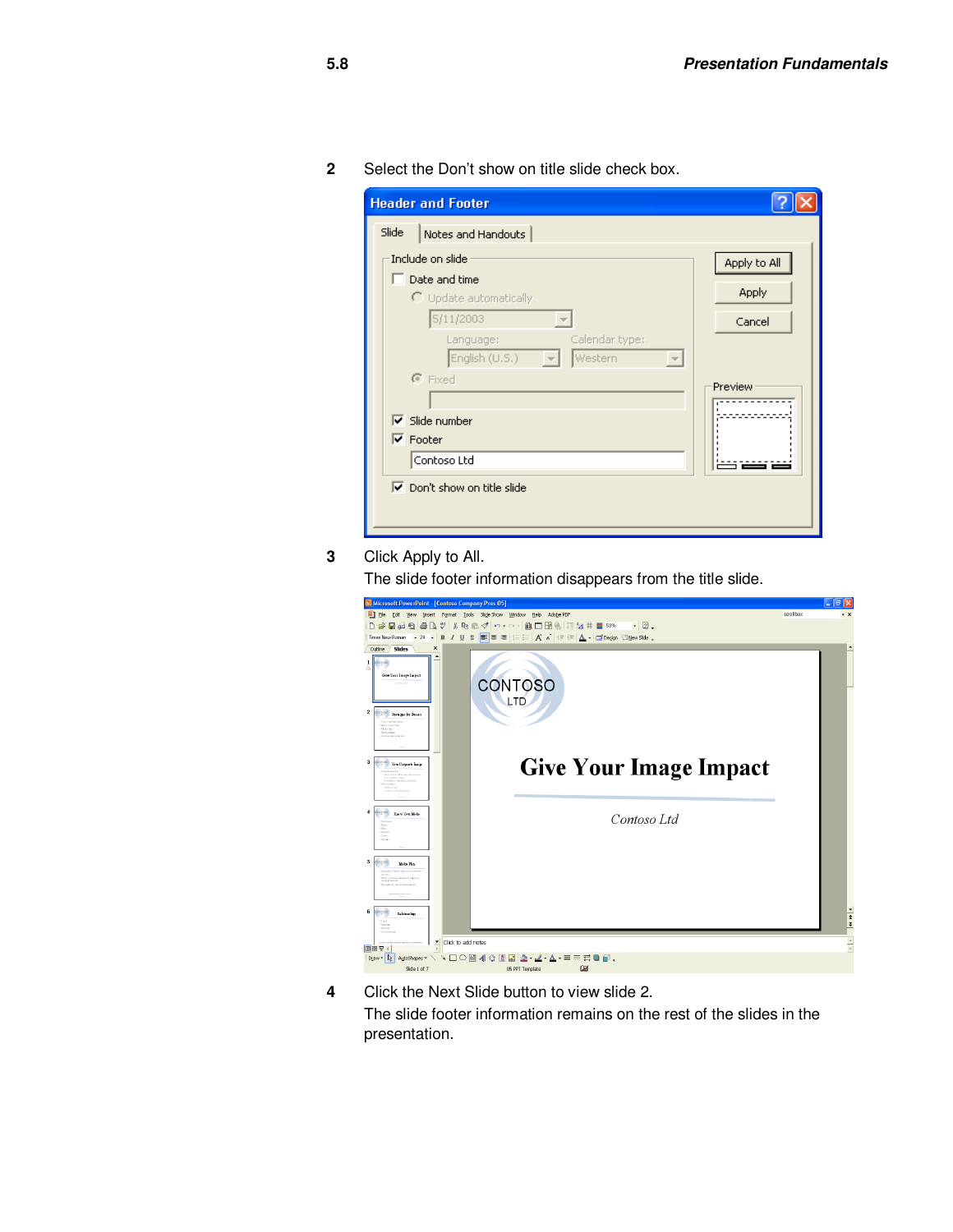### Modifying Master Placeholders

You can modify and arrange placeholders on all of the master views for the date and time, footers, and slide numbers, all of which appear on the Slide Master in the default position. You can also customize the position of the placeholders.

In this exercise, you edit the master placeholders on the Slide Master.

- **1** Display slide 2 if necessary.
- **2** On the View menu, point to Master, and then click Slide Master. The Slide Master view appears.
- **3** Click the border of the Date Area placeholder in the bottom-left corner.

Be sure that you click the placeholder border so that the dotted selection box appears. If the slanted-line selection box appears, click the edge of it.

**4** Press Delete.

# tip

If you delete a placeholder by mistake, you can click Master Layout on the Slide Master View toolbar, click the appropriate placeholder check box, and then click OK to reapply the placeholder, or you can click the Undo button.

- **5** Select the border of the Footer Area placeholder with the dotted selection box.
- **6** Hold down Shift, and then drag the Footer Area placeholder to the left until the edge of the placeholder aligns with the edge of the master text placeholder. Holding down Shift while you drag a PowerPoint object constrains the movement of the object horizontally or vertically. That is, the object stays in the same plane. In this case, the footer remains aligned with the Number Area placeholder.
- **7** Click a blank area of the slide to deselect the placeholder.

### Formatting Master Text

Formatting the placeholders in Slide Master view provides consistency to a presentation. The master placeholders for the title, bulleted text, date and time, slide number, and footer determine the style and position of those objects. To format master text, you first select the text placeholder and then alter the format to look the way you want. To format bulleted text, you have to place the insertion point in the line of the bulleted text you want to change.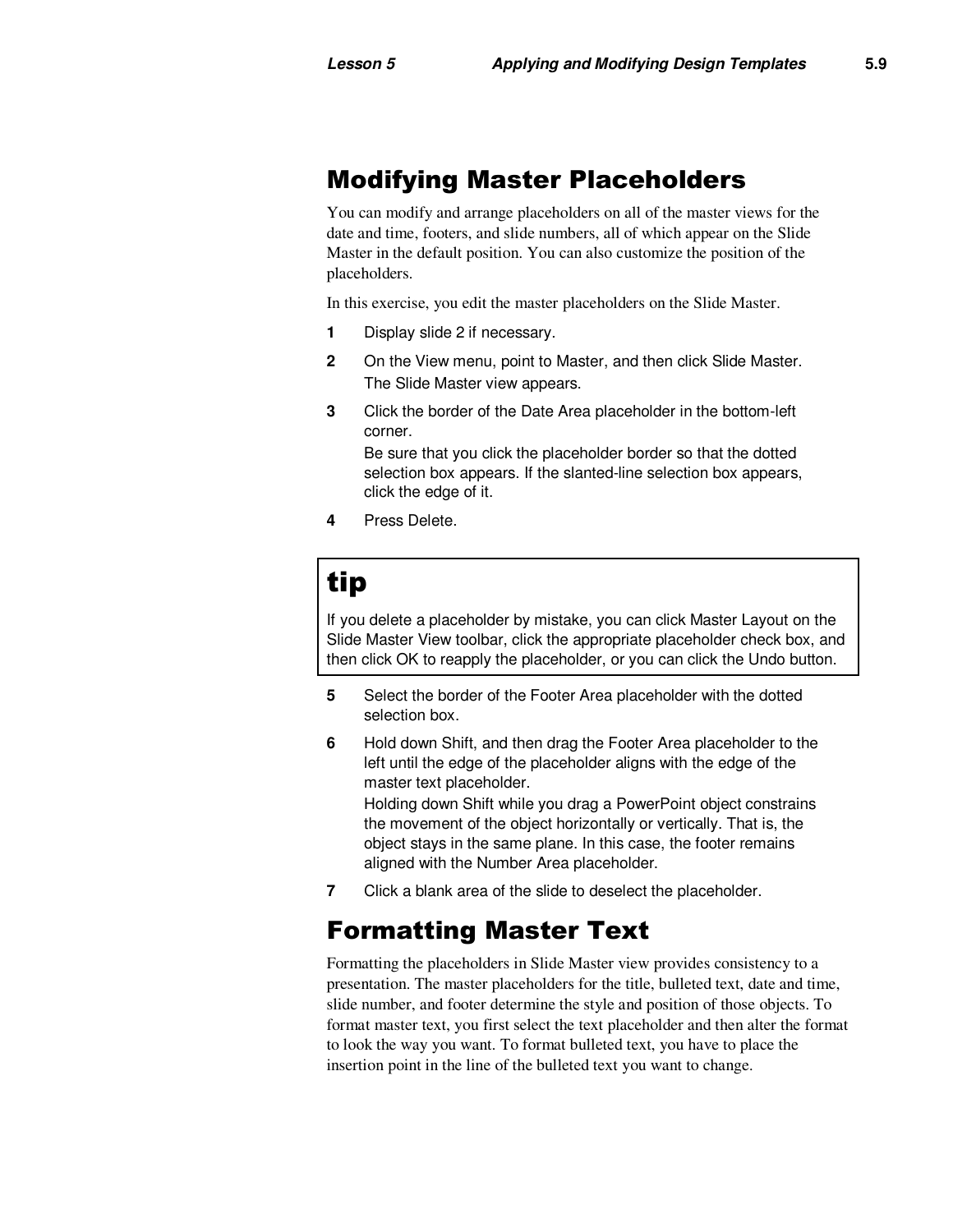In this exercise, you format the master text in the Footer Area and Number Area placeholders.

- **1** Click the Footer Area placeholder, hold down Shift, and then click the Number Area placeholder to select both objects.
- **2** On the Formatting toolbar, click the Font Size down arrow, and then click 20.
- **3** Hold down Shift, and then click the Footer Area placeholder. The Footer Area placeholder is deselected.
- **4** On the Formatting toolbar, click the Bold button. The Number Area placeholder becomes bold.
- **5** Click a blank area outside the master text placeholder to deselect it.
- **6** In the master text placeholder, position the I-beam cursor to the right of the text Second level, and then click.
- **7** On the Formatting toolbar, click the Italic button. The Second level text changes to italic.
- **8** Click a blank area outside the master text placeholder to deselect it. Your Slide Master should look like the following illustration:

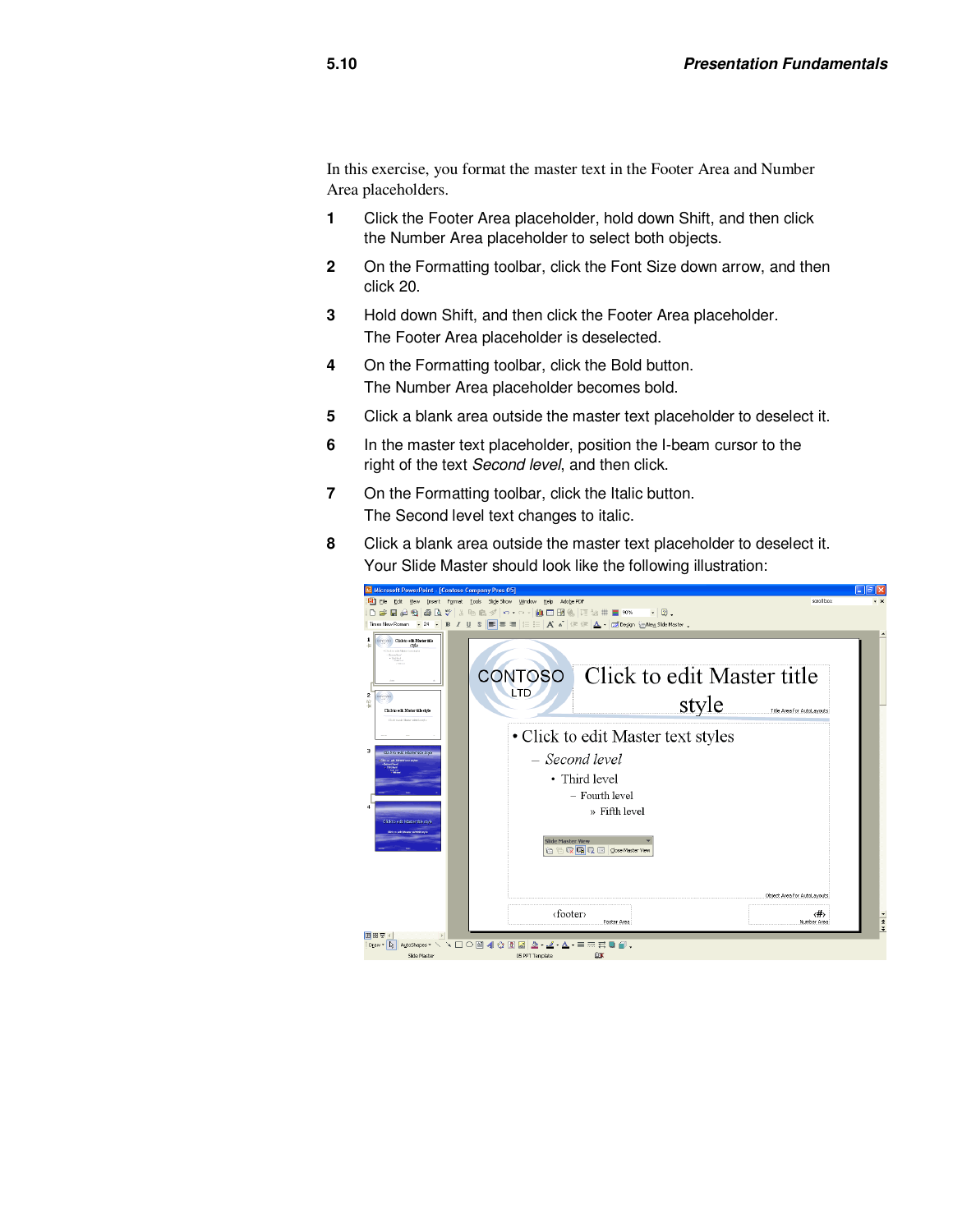## Formatting Bullets

In addition to formatting text, PowerPoint allows you to customize the bullets in a presentation for individual paragraphs or entire objects. You can replace a bullet with a different font and color, a picture, or a number.

In this exercise, you format master bullets with a different symbol and picture.

**1** On the Slide Master, click the first line of text titled *Click to edit* Master text styles in the master text placeholder, and then click again on the text.

PowerPoint places the insertion point in the text.

- **2** On the Format menu, click Bullets and Numbering. The Bullets and Numbering dialog box appears with the current bullet symbol selected.
- **3** Click Customize.

The Symbol dialog box opens.

**4** Click the Font down arrow, scroll down, and then click Wingdings.

| 5 | Click the diamond bullet, as shown in the following illustration: |  |
|---|-------------------------------------------------------------------|--|
|   |                                                                   |  |

| <b>Symbol</b>                         |          |    |    |    |              |                    |    |                         |                     |       |          |    |                        |        |     |  |  |
|---------------------------------------|----------|----|----|----|--------------|--------------------|----|-------------------------|---------------------|-------|----------|----|------------------------|--------|-----|--|--|
| Eont: Wingdings<br>▼                  |          |    |    |    |              |                    |    |                         |                     |       |          |    |                        |        |     |  |  |
|                                       | <b>A</b> |    |    | ΘΘ | ⊌            | W                  | δ  | 當                       | ◑                   |       | ਵ        | 69 | FL                     | ্রু    | ব্য |  |  |
|                                       |          | B  | l  | 卽  | Ū            | 8                  | ≝  | ゆ                       | પ⊚                  | ᆋ     | $\equiv$ | ⊞  | Ø                      | ⊛      |     |  |  |
| ත                                     | ø        | 怱  | s  | Ģ  | ాఖ           | ☞                  | ☝  | ρ                       | ₩                   | ⊙     | Ξ        | ⊛  | CX.                    | Å      | 凡   |  |  |
| B                                     |          | Q  |    | *≸ | 랍.           | ⅌                  | ቀ  | Ŧ                       | ✿                   | G     | ◐        | 0ق | 橃                      | W      |     |  |  |
| Н                                     | ♋        | 81 | mp | 으  | m            | $\bar{\mathsf{x}}$ | ሌ  | м                       | ₩                   | er    | łо       |    |                        |        |     |  |  |
|                                       |          |    |    |    |              |                    |    | $\overline{\mathsf{x}}$ | $\overline{\wedge}$ | æ     | ⊛        | W  | 66                     | 99     | П   |  |  |
| Recently used symbols:                |          |    |    |    |              |                    |    |                         |                     |       |          |    |                        |        |     |  |  |
|                                       |          | ╒  | £  | ¥  | $\mathbb{C}$ | $^\circledR$       | TM | 士                       | $^\pm$              | $\,<$ | ↗        | ÷  | ×                      | ∞      | μ   |  |  |
| Character code: 117<br>Wingdings: 117 |          |    |    |    |              |                    |    |                         |                     |       |          | OK | from: Symbol (decimal) | Cancel |     |  |  |

- **6** Click OK to return to the Bullets and Numbering dialog box.
- **7** Click the Color down arrow, and then click the purple color.
- **8** Click the Size down arrow until 85 appears. PowerPoint reduces the new bullet size by 15 percent on the slide.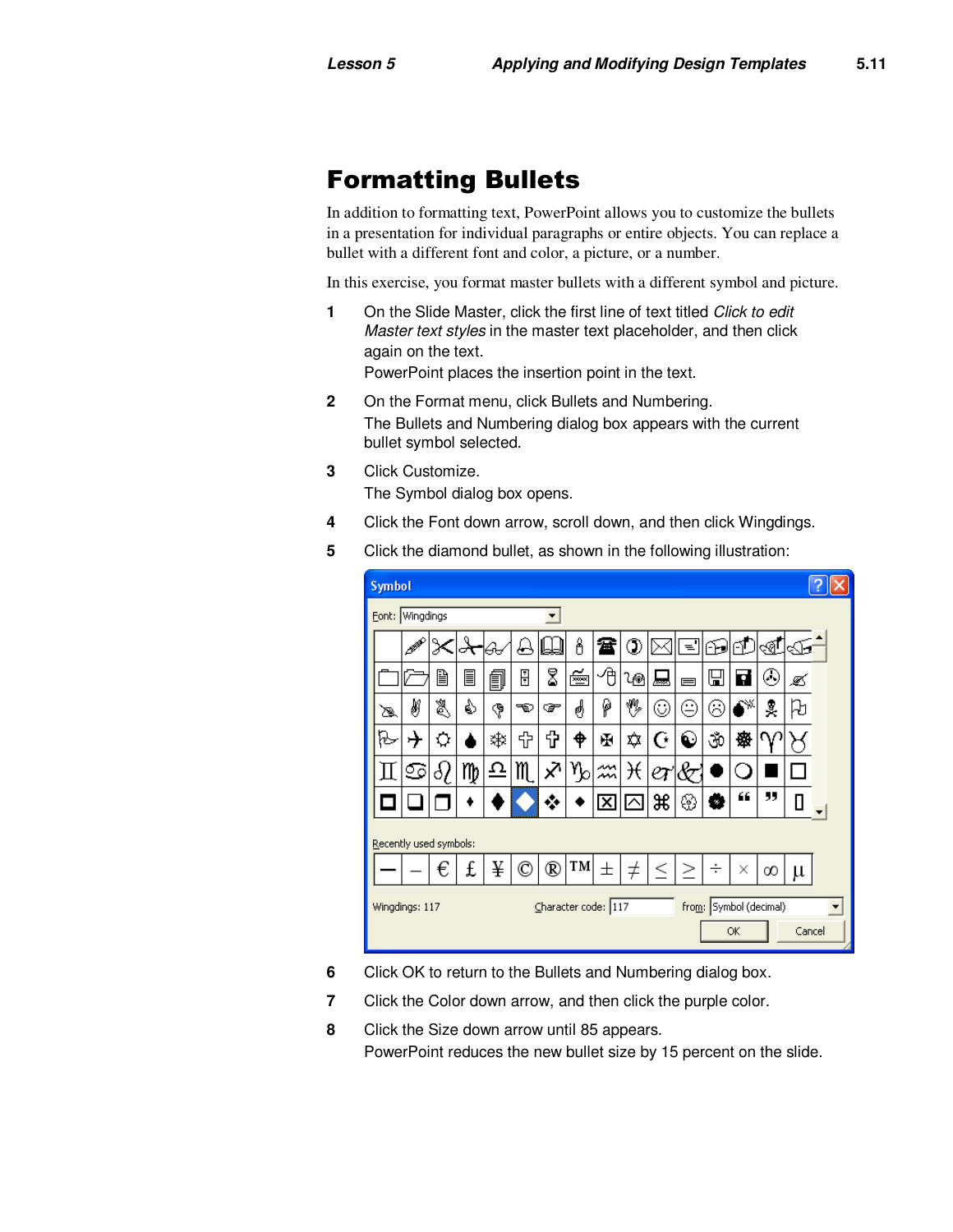You can click a different bullet color, adjust the size percentage, change the symbol by selecting another one or by using the Picture or Customize command, or change the bullets to numbers.

**9** Click OK.

The purple diamond bullet appears in the first line of text.

**10** Right-click the second line of text titled Second level in the master text placeholder.

PowerPoint selects the text, and a shortcut menu appears.

- **11** Click Bullets and Numbering on the shortcut menu.
- **12** Click Picture.

The Picture Bullet dialog box opens. This dialog box is part of the Clip Organizer. It contains pictures you can use as bullets.

**13** Click the down scroll arrow until a light blue diamond appears. Click OK to insert the bullet on the slide.

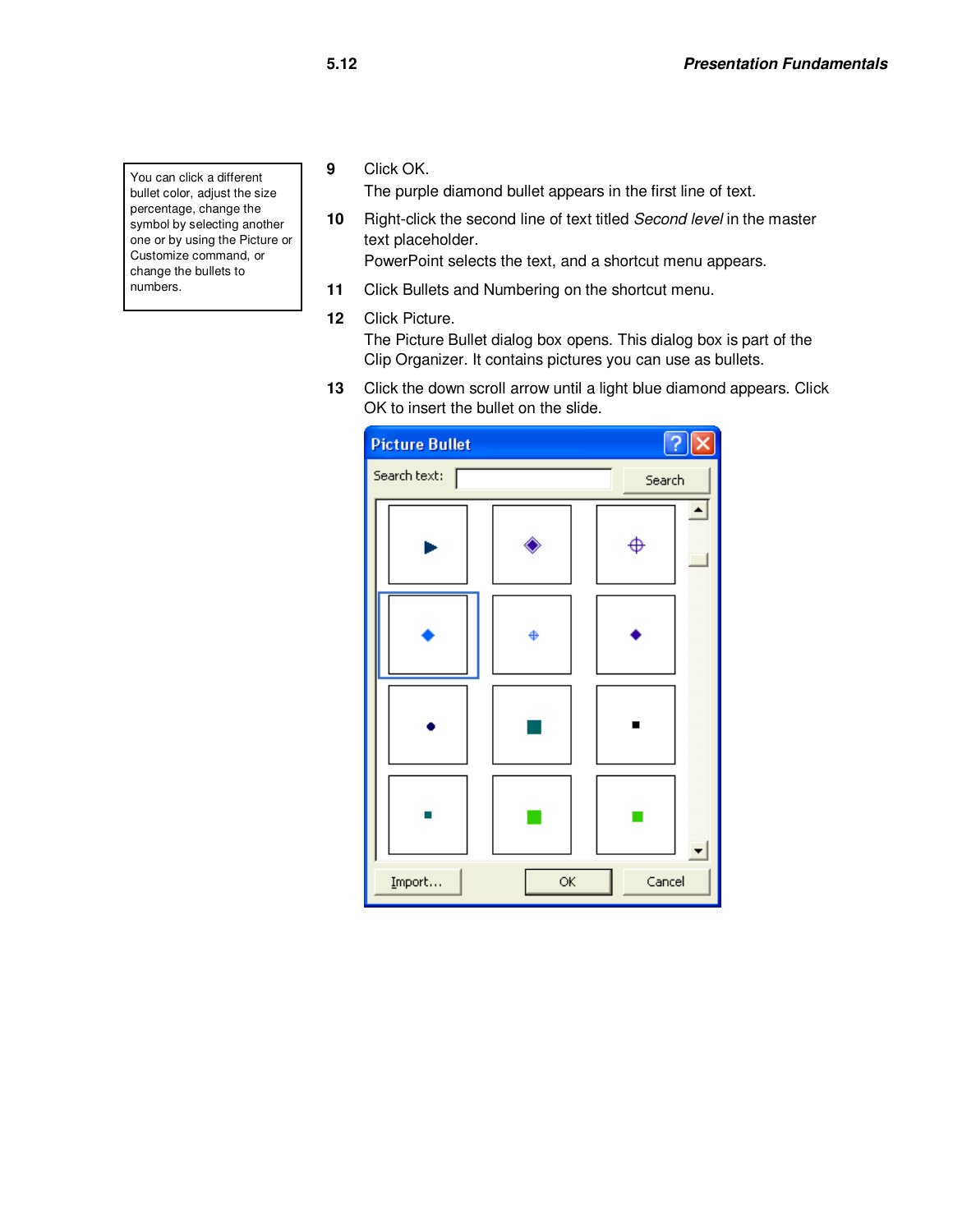**14** Click the Normal View button, and then click the Next Slide button until slide 3 displays.

The new bullets appear on slide 3, as shown in the following illustration:



# tip

You can use a scanned image or other photograph to replace a bullet. In the Picture Bullet dialog box, click Import, select the image you want to import in the Add Clips to Organizer dialog box, and then click Add. The image appears as one of the choices in the Picture Bullet dialog box.

# Adjusting Master Text Indents

PowerPoint uses indent markers to control the distance between bullets and text. Adjusting indents in PowerPoint works the same way it does in Microsoft Word 2002. To change the distance between a bullet and its corresponding text, you first display the ruler, which shows the current bullet and text placement, and then adjust indent markers on the ruler. The indent markers on the ruler control the indent levels of the master text object. Each indent level consists of two triangles, called **indent markers**, and a small box, called a **margin marker***.* The upper indent marker controls the first line of the paragraph. The lower indent marker controls the left edge of the paragraph. Each indent level is set so that the first line extends to the left of the paragraph, with the rest of the paragraph "hanging" below it. This indent setting is called a **hanging indent***.*  To adjust an indent marker, you move the triangle on the ruler to a new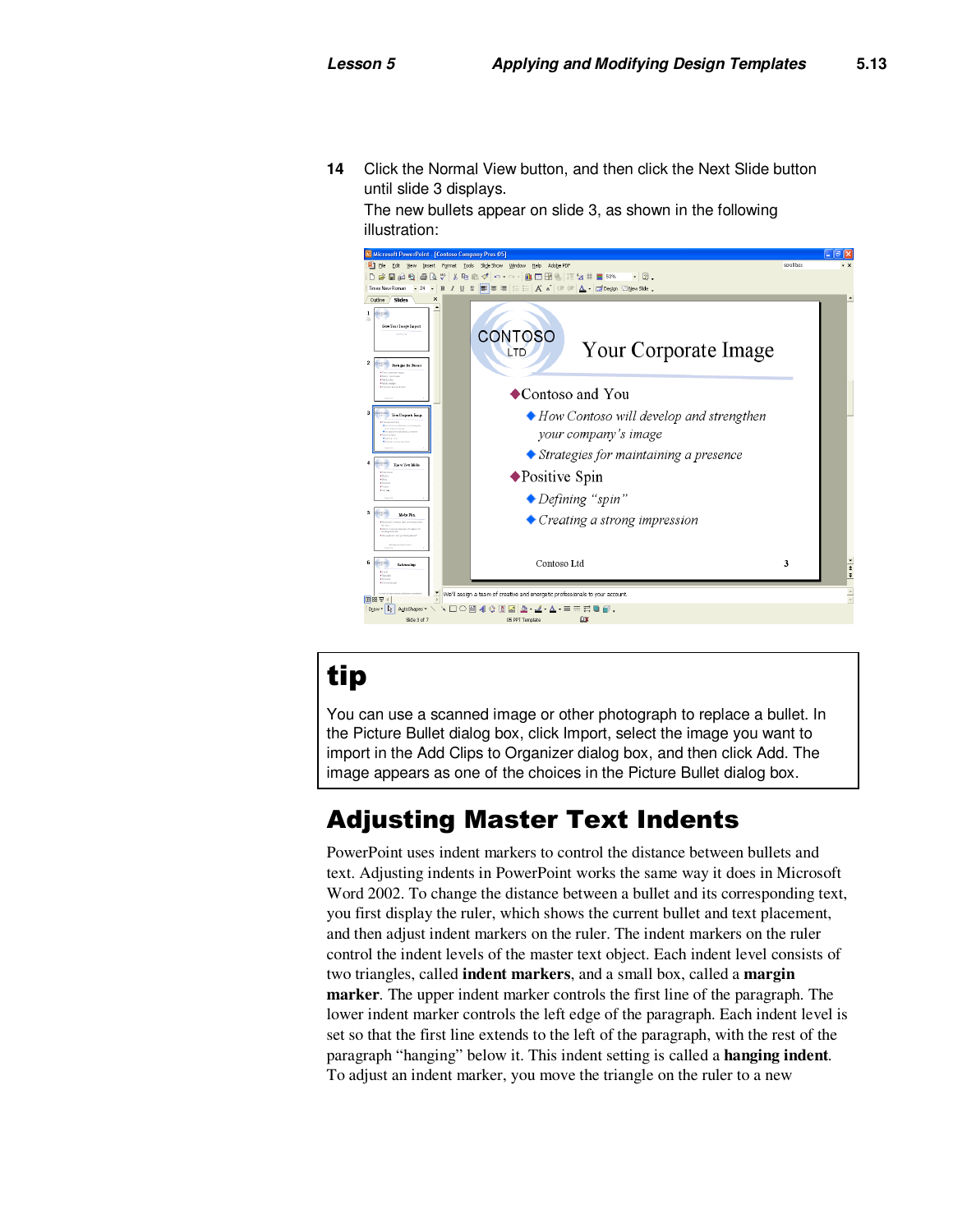position. You can move the entire level—the bullet and text—by using the margin marker.

In this exercise, you display the ruler, adjust indent markers, and adjust the margin level.

- **1** On the View menu, point to Master, and then click Slide Master. The Slide Master appears.
- **2** Click the master text placeholder titled Click to edit Master title style, and then click the text again.

**3** On the View menu, click Ruler.

- Your presentation window should look like the following illustration: **B** Mi - 10 X **O** B  $Heb$ Adobe P  $\Box \ncong \blacksquare \oslash \lozenge \boxtimes \lvert \oslash \oslash \nabla \rvert \times$ mado. **ADDES** IT 21 E 88%  $\cdot$   $|$   $\otimes$  . Threshev Roman → H → B / U S S S S S E E A <sup>x</sup> ( C C L A C C Degan ) New Side Max<br>1 Contract Meantail **Click to edit Ma** Click to edit Master title **CONTOSO** LTD style ◆ Click to edit Master text styles Second level • Third level  $-$  Fourth level  $\times$ Fifth level **Ga** C El glose Master bject Area for AutoLayouts  $\leftrightarrow$ <br>Number Area  $\langle\text{footer}\rangle$ Footer Area  $\begin{array}{|l|c|c|c|}\hline \textbf{H} & \textbf{H} & \textbf{H} & \textbf{H} \\ \hline \textbf{H} & \textbf{D}_{\textbf{L}} & \textbf{D}_{\textbf{L}} & \textbf{D}_{\textbf{L}} & \textbf{D}_{\textbf{L}} \\ \hline \textbf{H} & \textbf{D}_{\textbf{L}} & \textbf{D}_{\textbf{L}} & \textbf{D}_{\textbf{L}} & \textbf{D}_{\textbf{L}} & \textbf{D}_{\textbf{L}} \\ \hline \textbf{H} & \textbf{D}_{\textbf{L}} & \textbf{D}_{\textbf{L}} & \text$  $\begin{array}{c} \ddots \Box \bigcirc \boxplus 4 \bigcirc \boxplus \boxplus 2 \cdot \mathscr{L} \cdot \Delta \cdot \equiv \end{array}$ EBØ. Slide Master
- **4** Click the line of text titled Click to edit Master text styles in the master text placeholder, and then click the text again. The ruler adds indent markers for each level of text represented in the bulleted list. Five pairs of indent markers appear—upper and lower.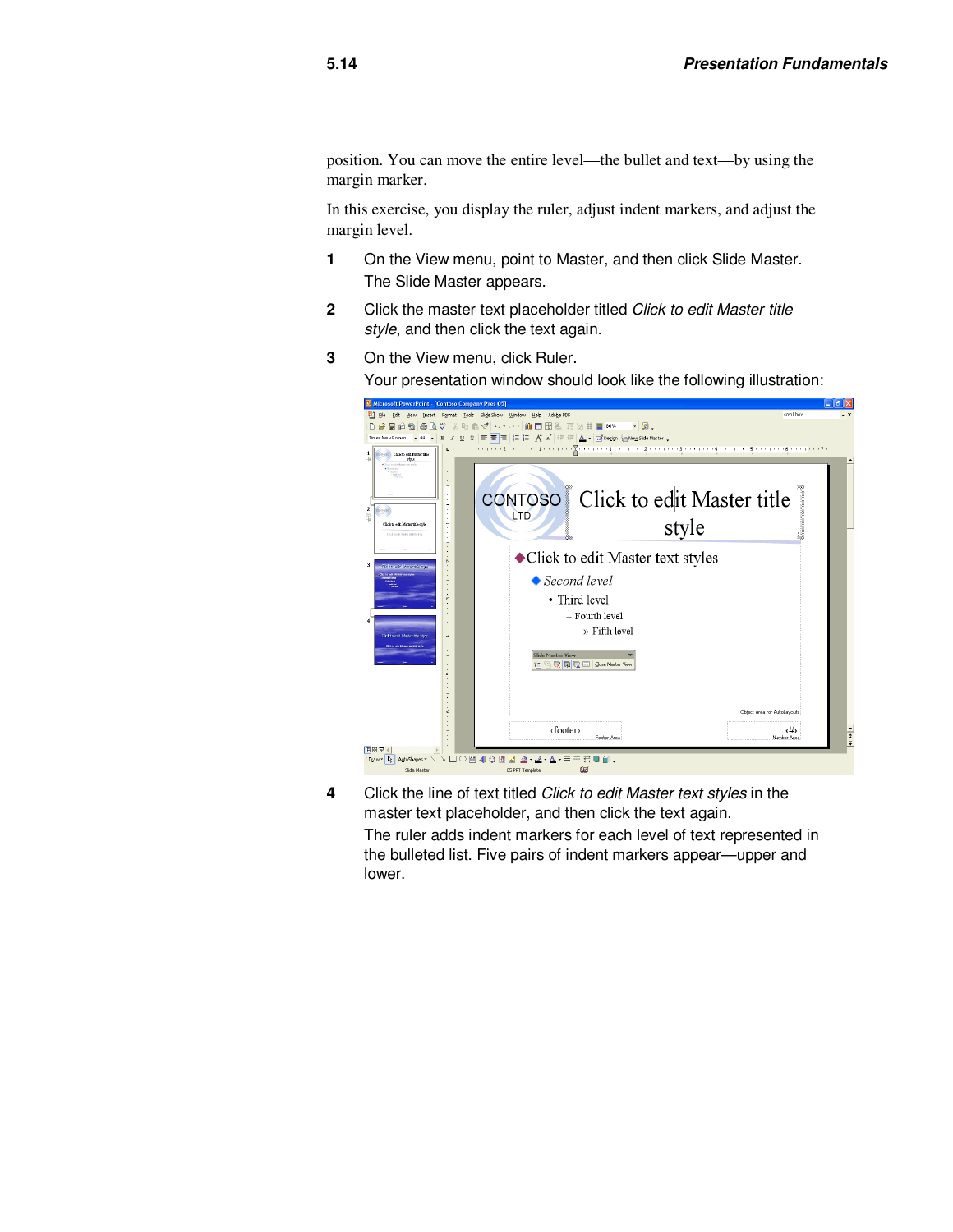**5** Drag the indent marker of the first indent level to the right, even with the lower indent marker, as shown in the following illustration:



When you release the mouse button, the text for the first indent level moves to the right.

**6** Slowly drag the margin marker of the first indent level to the left margin of the ruler.

The bullet, text, and indent markers move to the left margin.

# important

If you drag an indent level or margin marker into another indent level, the first indent level (or marker) pushes the second indent level until you release the mouse button. To move an indent marker back to its original position, drag the indent level's margin marker, or click the Undo button.

Moving the first margin marker repositions the left margin of the master text object.

# tip

If the indent markers are not aligned over one another, drag one of the markers back to the other. Also, depending on the size of your monitor, indent changes may be subtle and hard to detect.

**7** Drag the lower indent marker of the first indent level to the 0.5 inch mark on the ruler.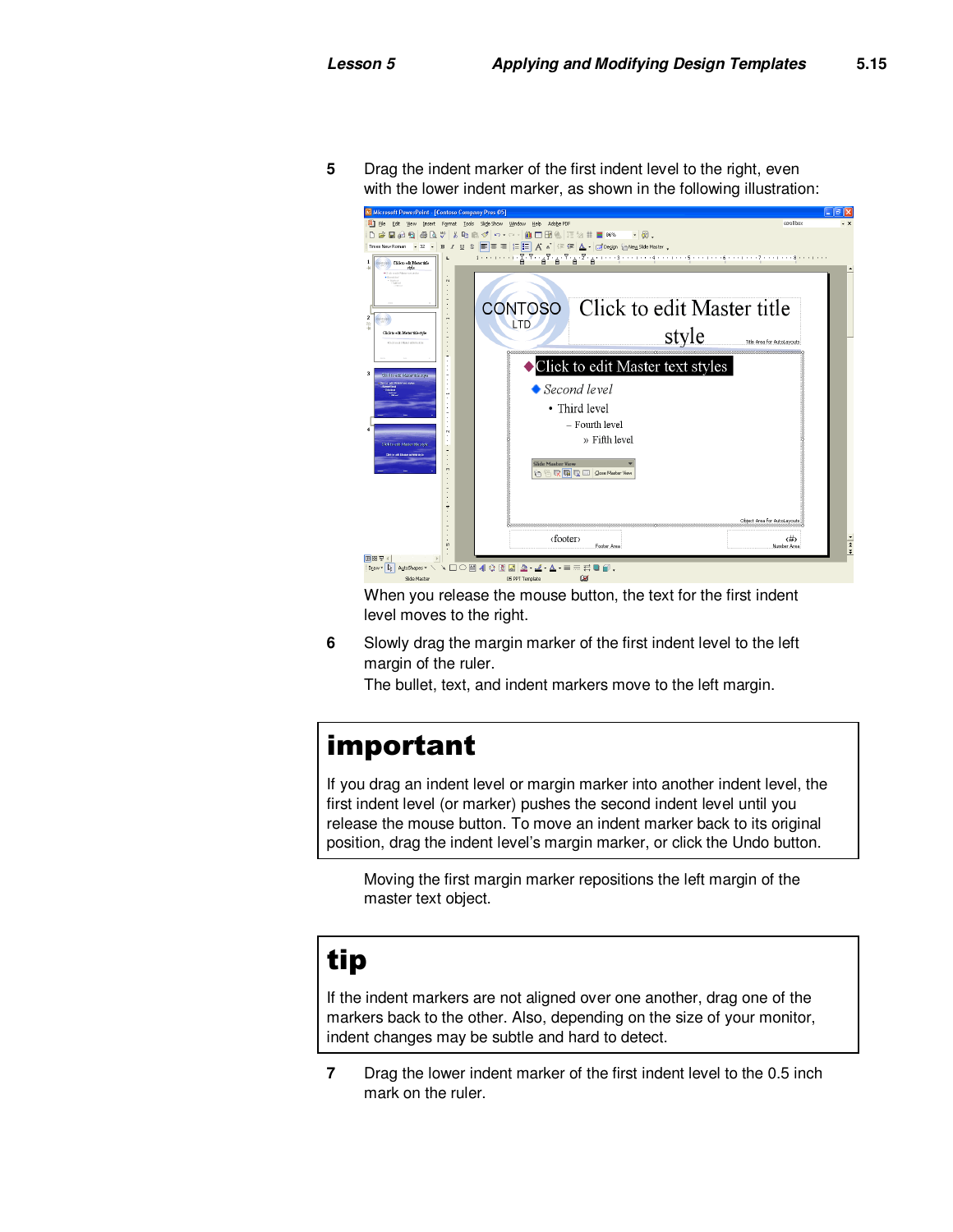The first indent level of the ruler is formatted again as a hanging indent. Your presentation window should look like the following illustration:



- **8** Right-click a blank area of the Slide Master, and then click Ruler. The ruler closes.
- **9** Click the Normal View button. PowerPoint returns you to slide 3.

### Reapplying a Slide Layout

If you make changes to the layout of a slide but then decide you would rather use the original slide layout, you can reapply the slide layout to that slide using the Slide Layout task pane. You can also change the current layout of a slide by selecting a new layout from the Slide Layout task pane.

In this exercise, you apply a layout to a slide.

- **1** On slide 3, select the edge of the title object with the dotted-line selection box.
- **2** Drag the title object to the right edge of the slide.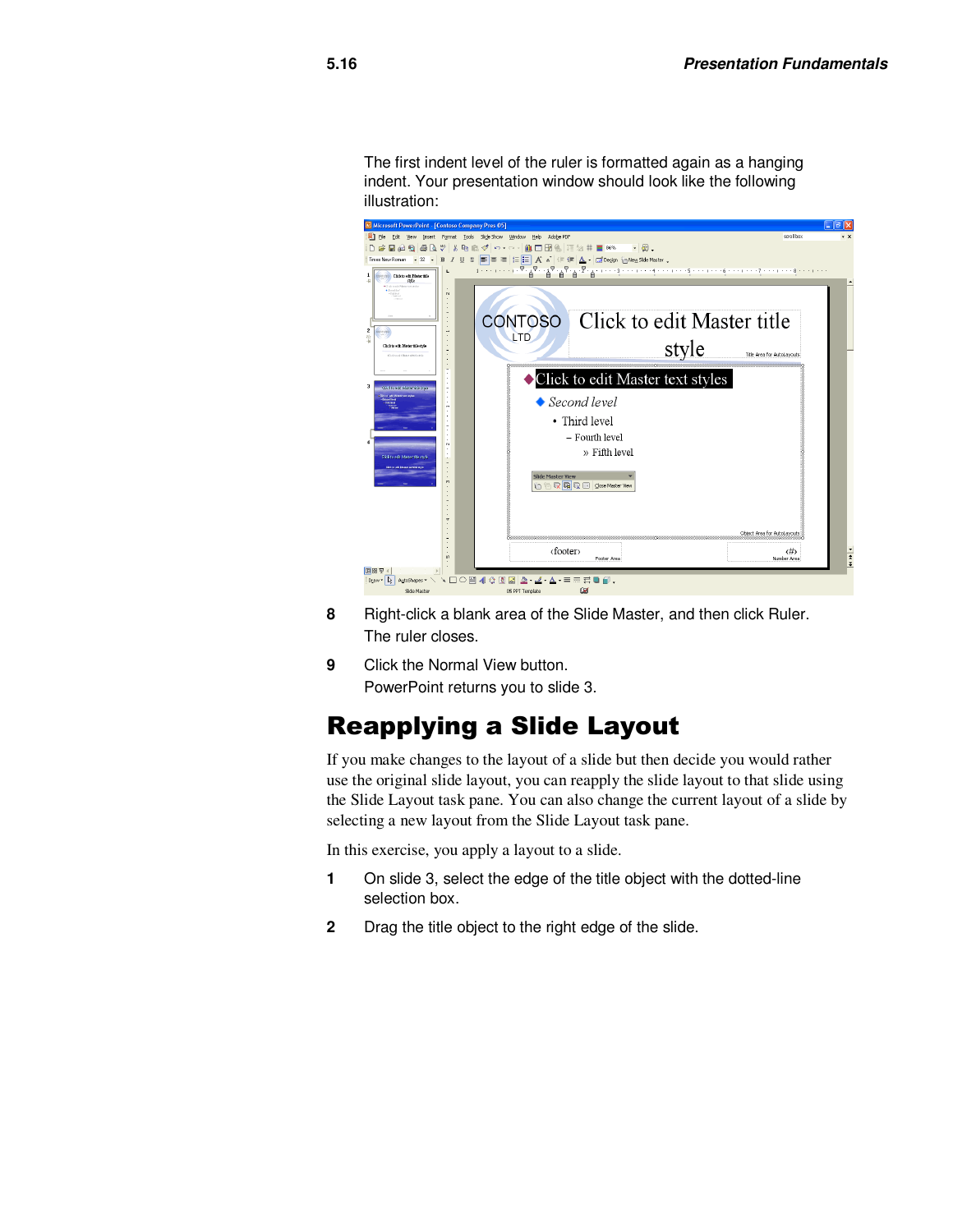

**3** On the Format menu, click Slide Layout to display the Slide Layout task pane.

The Slide Layout task pane appears with the current slide layout style selected.

- **4** Click the down arrow next to the original slide layout that you want to apply.
- **5** On the menu, click Reapply Layout. PowerPoint reapplies the slide layout to reposition the title object to its original position on the slide.
- **6** In the Slide Design task pane, click the Close button to close the task pane.

### Hiding Master Objects

For individual slides, you may want to hide background objects, such as date and time, header and footer, slide number placeholders, graphics, shapes, and lines so that they do not appear on the screen.

In this exercise, you hide the master objects on a slide background.

- **1** Click the Next Slide button to move to slide 4.
- **2** On the Format menu, click Background. The Background dialog box appears.
- **3** Select the Omit background graphics from master check box.
- **4** Click Apply. The background objects are omitted from the slide.

You can also access the Background dialog box when you right-click a blank area of the slide.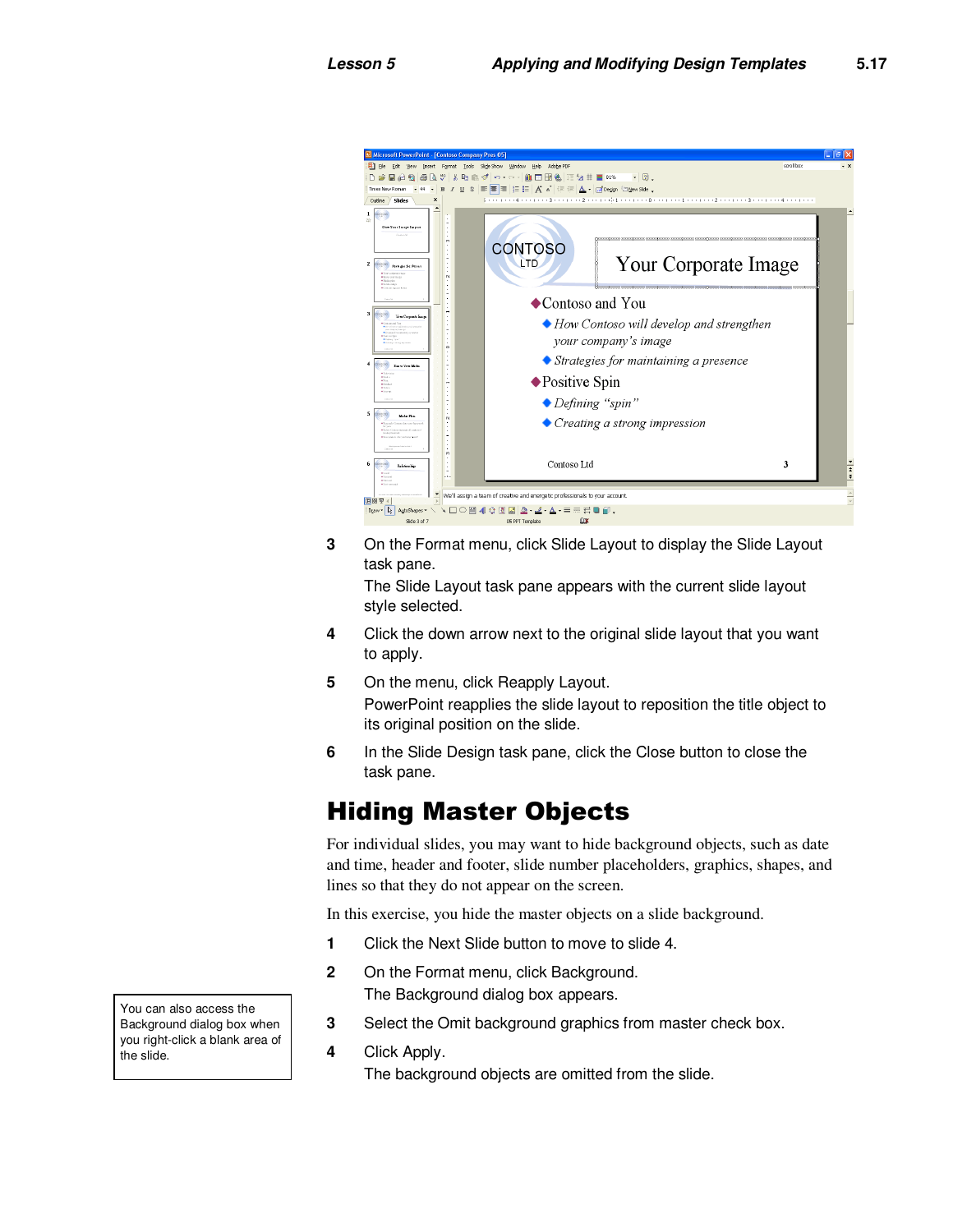**5** On the Standard toolbar, click the Save button to save your changes.

### Saving a Presentation as a Template

After customizing the masters, you can save the presentation as a new template, which you can apply to other presentations.

In this exercise, you save a presentation as a template.

- **1** On the File menu, click Save As. The Save As dialog box appears. Contoso Company Pres 05 appears in the File name box.
- **2** In the File name box, type **Contoso Company Template**.
- **3** Click the Save as type down arrow, and then click Design Template.

PowerPoint displays the Templates folder. For the purposes of this lesson, you save this template with the rest of your practice files.

- **4** In the Save in box, verify that the Lesson05 folder within the Presentation Fundamentals Practice folder is open.
- **5** Click Save.

PowerPoint saves the template in the Lesson05 Practice folder.

### Lesson Wrap-Up

This lesson covered how to apply a PowerPoint template, view and switch to various masters, change the display for master objects, modify and format the master text, reapply a layout from the master, hide the master layout, and save a presentation as a template.

If you are continuing to the next lesson:

- **1** On the Standard toolbar, click the Save button. PowerPoint saves any changes to the presentation.
- 2 On the File menu, click Close. PowerPoint closes the presentation.

If you are not continuing to other lessons:

- **1** On the Standard toolbar, click the Save button. PowerPoint saves any changes to the presentation.
- **2** Click the Close button in the top-right corner of the PowerPoint window.

PowerPoint closes the presentation, and then exits.

#### Quick Quiz

- **1** How do you apply a template?
- **2** How do you select a picture as the master bullet?

To include the new template with the other templates that are included with PowerPoint, you need to save the template in the Templates folder, typically located in Application Data/Microsoft /Templates. The location of the Application Data folder may differ on different systems. A new template icon will appear on the Slide Design task pane.